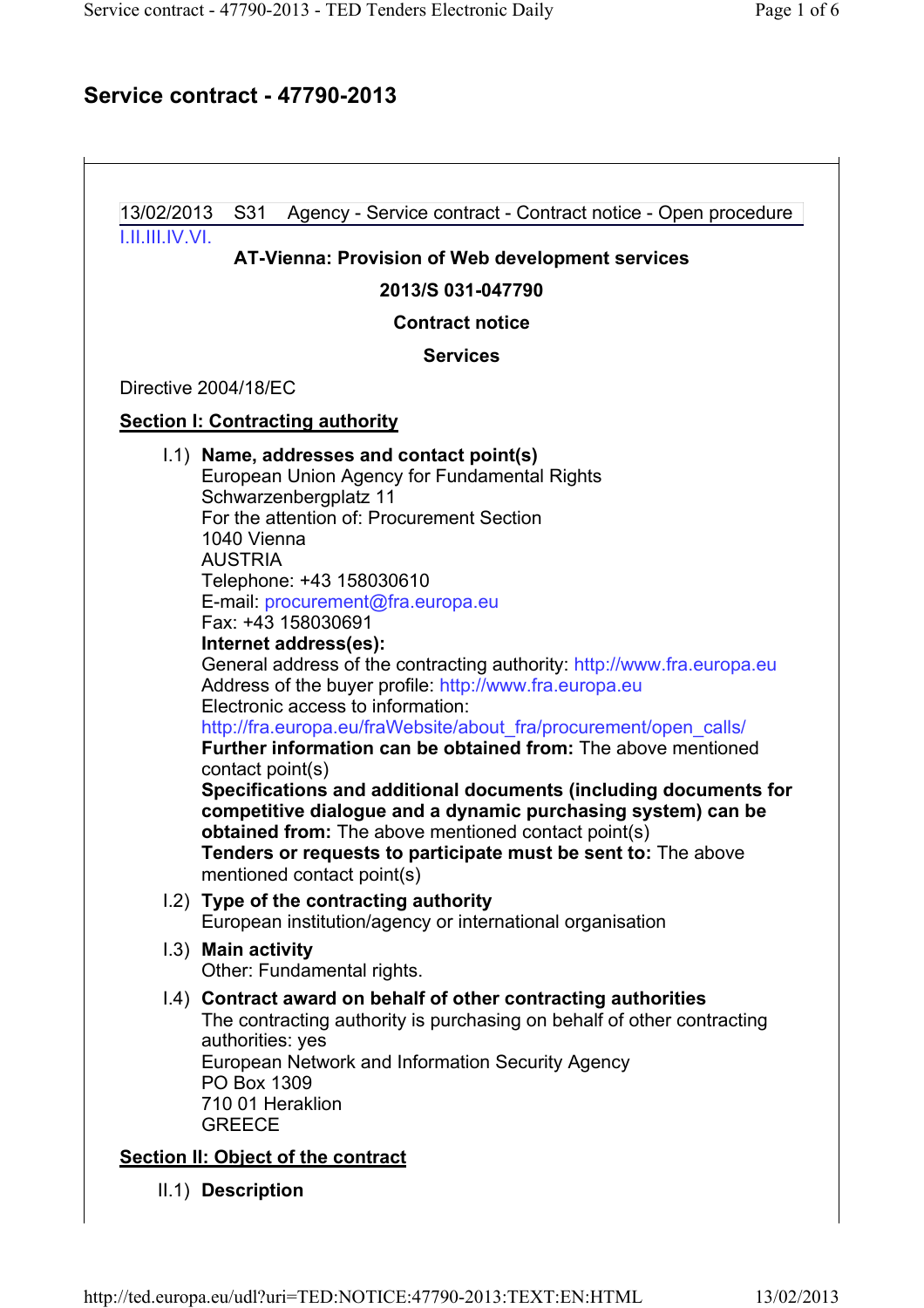- II.1.1) Title attributed to the contract by the contracting authority: Provision of Web development services.
- II.1.2) Type of contract and location of works, place of delivery or of performance **Services** Service category No 7: Computer and related services

Main site or location of works, place of delivery or of performance: The contracting authority's premises or any other place indicated in the tender documents. NUTS code AT130

II.1.3) Information about a public contract, a framework agreement or a dynamic purchasing system (DPS)

The notice involves the establishment of a framework agreement

#### II.1.4) Information on framework agreement Framework agreement with several operators maximum number of participants to the framework agreement envisaged: 5 Duration of the framework agreement Duration in years: 4 Estimated total value of purchases for the entire duration of the framework agreement

Estimated value excluding VAT: 1 280 000 EUR

# II.1.5) Short description of the contract or purchase(s)

Provision of Web development services to the contracting authority, covering software development services and including analysis, design, development and project management.

- II.1.6) Common procurement vocabulary (CPV) 48000000
- II.1.7) Information about Government Procurement Agreement (GPA) The contract is covered by the Government Procurement Agreement (GPA): no
- II.1.8) Lots

This contract is divided into lots: yes Tenders may be submitted for one or more lots

- II.1.9) Information about variants Variants will be accepted: no
	- II.2) Quantity or scope of the contract
- II.2.1) Total quantity or scope:

The maximum contract amount has been estimated at 1 280 000 EUR excluding VAT. The contracting authority may exercise the option to increase the estimated contract amount at a later stage via negotiated procedure with the successful tenderer(s) in accordance with Articles 134(1)(e) and (f) of the rules of application of the Financial Regulation. Estimated value excluding VAT: 1 280 000 EUR

II.2.2) Information about options Options: no

#### II.2.3) Information about renewals This contract is subject to renewal: yes Number of possible renewals: 3 In the case of renewable supplies or service contracts, estimated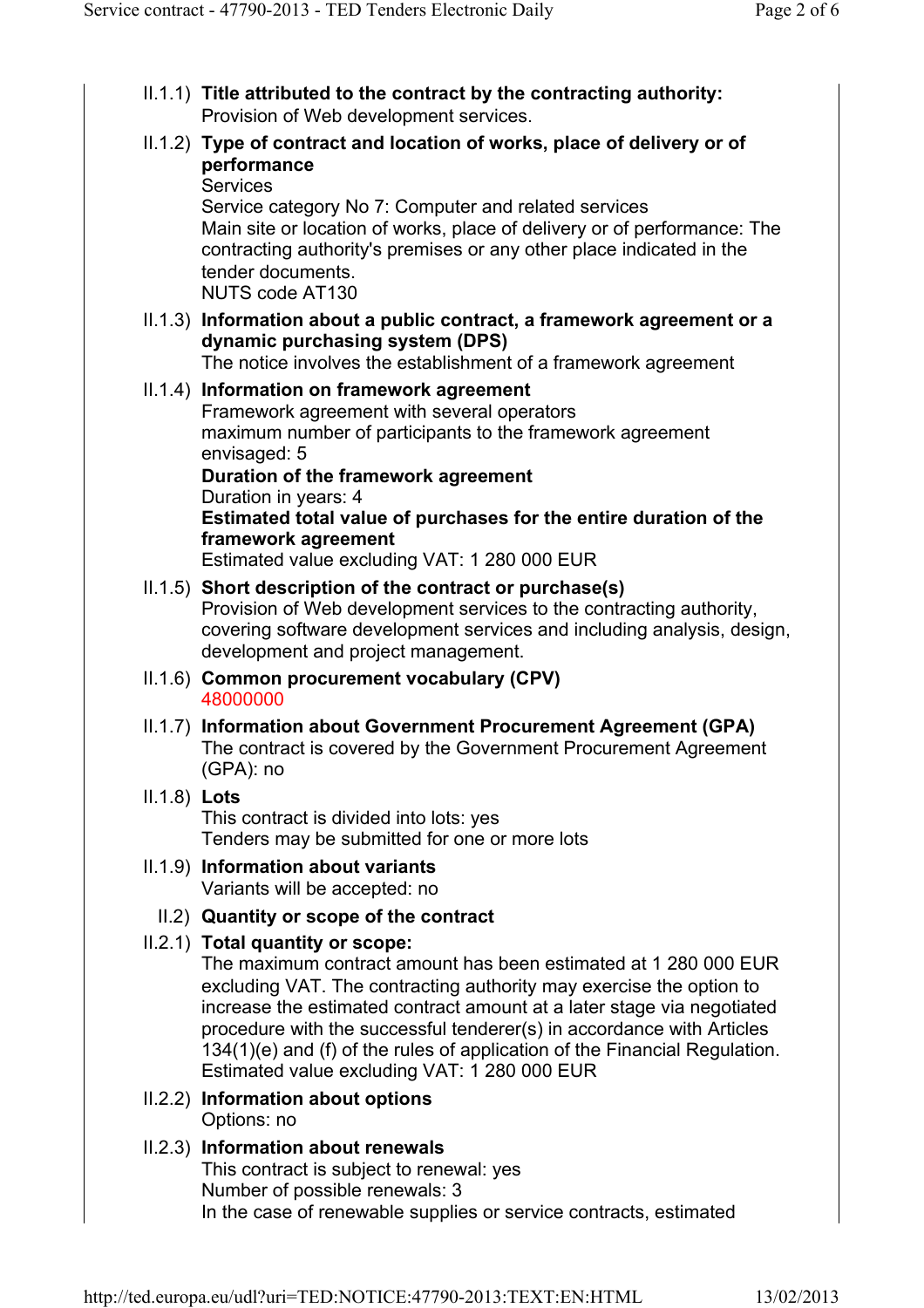timeframe for subsequent contracts: in months: 12 (from the award of the contract)

II.3) Duration of the contract or time limit for completion Duration in months: 48 (from the award of the contract)

### Information about lots

Lot No: 1 Lot title: Intranet Web development services

- 1) Short description Software development and maintenance related to intranet applications.
- 2) Common procurement vocabulary (CPV) 48000000
- 3) Quantity or scope 680 000 EUR, out of which: — European Union Agency for Fundamental Rights — 500 000 EUR, — European Network and Information Security Agency — 180 000 EUR. Estimated value excluding VAT: 680 000 EUR
- 4) Indication about different date for duration of contract or starting/completion
- 5) Additional information about lots

Lot No: 2 Lot title: Internet Web development services

1) Short description

Software development and maintenance of Internet facing applications.

- 2) Common procurement vocabulary (CPV) 48000000
- 3) Quantity or scope

600 000 EUR, out of which:

— European Union Agency for Fundamental Rights — 400 000 EUR, — European Network and Information Security Agency — 200 000 EUR. Estimated value excluding VAT: 600 000 EUR

- 4) Indication about different date for duration of contract or starting/completion
- 5) Additional information about lots

### Section III: Legal, economic, financial and technical information

- III.1) Conditions relating to the contract
- III.1.1) Deposits and guarantees required: Not applicable.
- III.1.2) Main financing conditions and payment arrangements and/or reference to the relevant provisions governing them: Please refer to Sections 7 and 8 of Annex A — tender specifications, available at

http://fra.europa.eu/fraWebsite/about\_fra/procurement/procurement\_en.htm

III.1.3) Legal form to be taken by the group of economic operators to whom the contract is to be awarded:

Please refer to Sections 10 and 11 of the tender specifications, available at:

http://fra.europa.eu/fraWebsite/about\_fra/procurement/procurement\_en.htm

III.1.4) Other particular conditions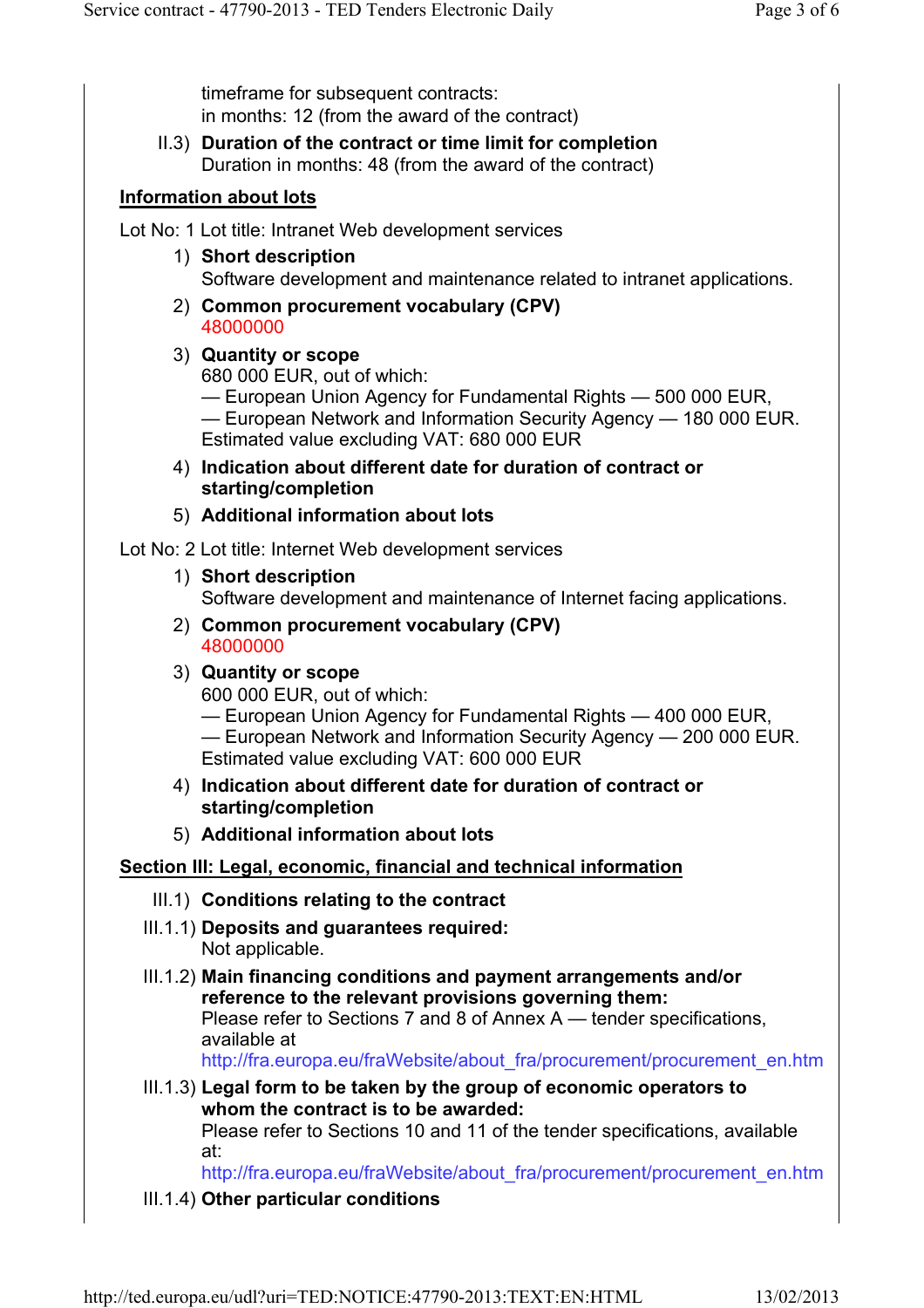The performance of the contract is subject to particular conditions: no

- III.2) Conditions for participation
- III.2.1) Personal situation of economic operators, including requirements relating to enrolment on professional or trade registers Information and formalities necessary for evaluating if the requirements are met: Please refer to Sections 17.1 and 17.2 of the tender specifications (Annex A), available at: http://fra.europa.eu/fraWebsite/about\_fra/procurement/procurement\_en.htm

### III.2.2) Economic and financial ability

Information and formalities necessary for evaluating if the requirements are met: Please refer to Section 17.2.1 of the tender specifications (Annex A), available at:

http://fra.europa.eu/fraWebsite/about\_fra/procurement/procurement\_en.htm Minimum level(s) of standards possibly required: Please refer to Section 17.2.1 of the tender specifications (Annex A), available at:

http://fra.europa.eu/fraWebsite/about\_fra/procurement/procurement\_en.htm

# III.2.3) Technical capacity

Information and formalities necessary for evaluating if the requirements are met:

Please refer to Section 17.2.2 of the tender specifications (Annex A), available at:

http://fra.europa.eu/fraWebsite/about\_fra/procurement/procurement\_en.htm Minimum level(s) of standards possibly required:

Please refer to Section 17.2.2 of the tender specifications (Annex A), available at:

http://fra.europa.eu/fraWebsite/about\_fra/procurement/procurement\_en.htm

# III.2.4) Information about reserved contracts

- III.3) Conditions specific to services contracts
- III.3.1) Information about a particular profession Execution of the service is reserved to a particular profession: no

### III.3.2) Staff responsible for the execution of the service Legal persons should indicate the names and professional qualifications of the staff responsible for the execution of the service: yes

# Section IV: Procedure

- IV.1) Type of procedure
- IV.1.1) Type of procedure **Open**
- IV.1.2) Limitations on the number of operators who will be invited to tender or to participate
- IV.1.3) Reduction of the number of operators during the negotiation or dialogue
- IV.2) Award criteria
- IV.2.1) Award criteria

The most economically advantageous tender in terms of the criteria stated in the specifications, in the invitation to tender or to negotiate or in the descriptive document

IV.2.2) Information about electronic auction An electronic auction will be used: no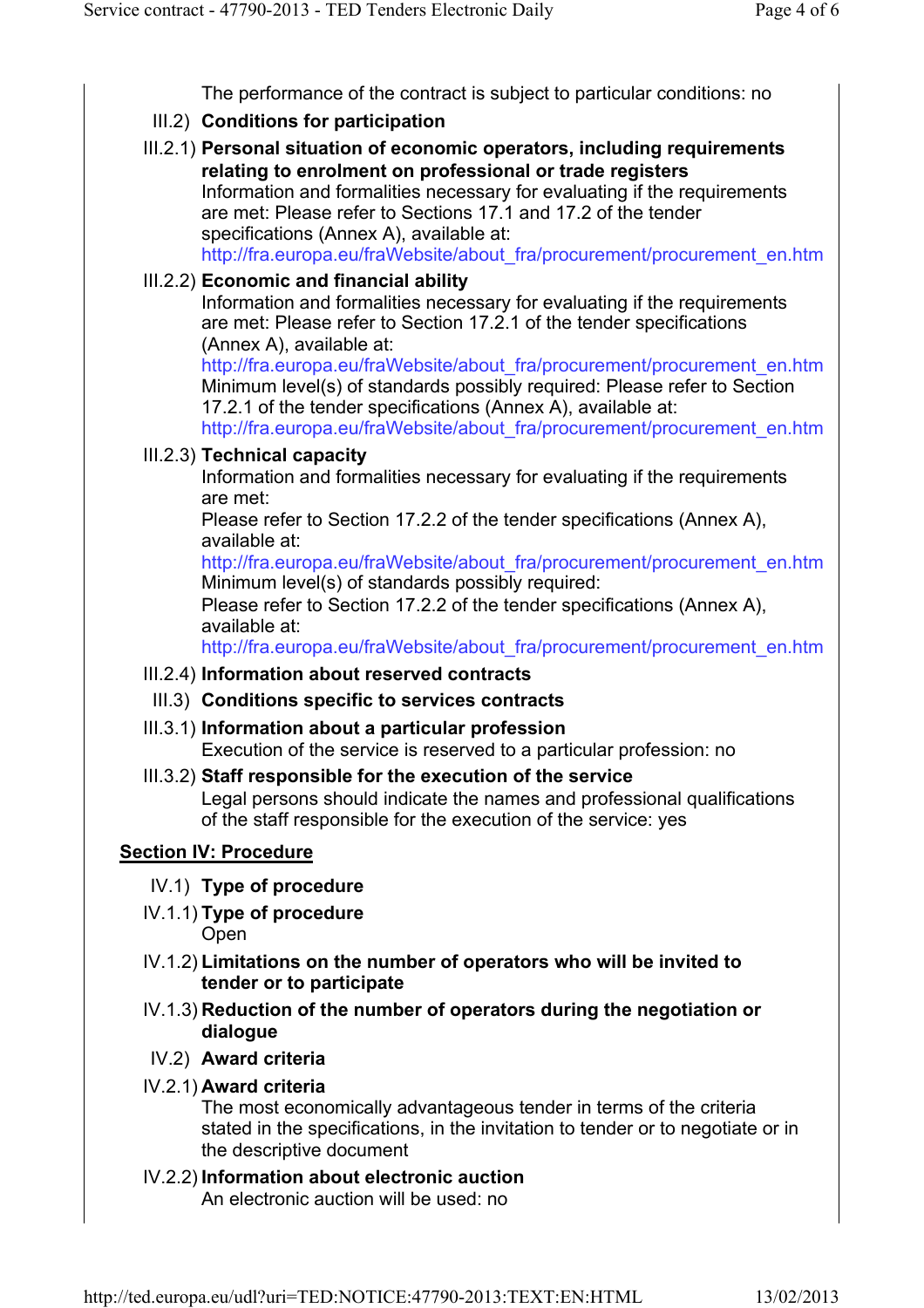- IV.3) Administrative information
- IV.3.1) File reference number attributed by the contracting authority: F-SE-13-T01.
- IV.3.2) Previous publication(s) concerning the same contract no
- IV.3.3) Conditions for obtaining specifications and additional documents or descriptive document Payable documents: no
- IV.3.4) Time limit for receipt of tenders or requests to participate 4.4.2013 - 17:00
- IV.3.5) Date of dispatch of invitations to tender or to participate to selected candidates
- IV.3.6) Language(s) in which tenders or requests to participate may be drawn up

Any EU official language Other: But preferably in English.

IV.3.7) Minimum time frame during which the tenderer must maintain the tender

Duration in months: 6 (from the date stated for receipt of tender)

#### IV.3.8) Conditions for opening of tenders

Date: 11.4.2013 - 11:00

Place:

European Union Agency for Fundamental Rights' premises.

Persons authorised to be present at the opening of tenders: yes Additional information about authorised persons and opening procedure: An authorised representative of each tenderer may attend the opening of the bids. Companies wishing to attend are requested to notify their intention by sending a fax or e-mail at least 72 hours in advance to the fax or e-mail given under Section 14 of the tender specifications. This notification must be signed by an authorised officer of the tenderer and specify the name of the person who will attend the opening on the tenderer's behalf.

### Section VI: Complementary information

### VI.1) Information about recurrence

This is a recurrent procurement: no

VI.2) Information about European Union funds The contract is related to a project and/or programme financed by European Union funds: no

### VI.3) Additional information

Tender documents will be available for download at the address indicated under heading I.1. The website will be updated regularly and it is the tenderers' responsibility to check for updates and modifications during the tendering period.

#### VI.4) Procedures for appeal

VI.4.1) Body responsible for appeal procedures General Court rue du Fort Niedergrünewald 2925 Luxembourg